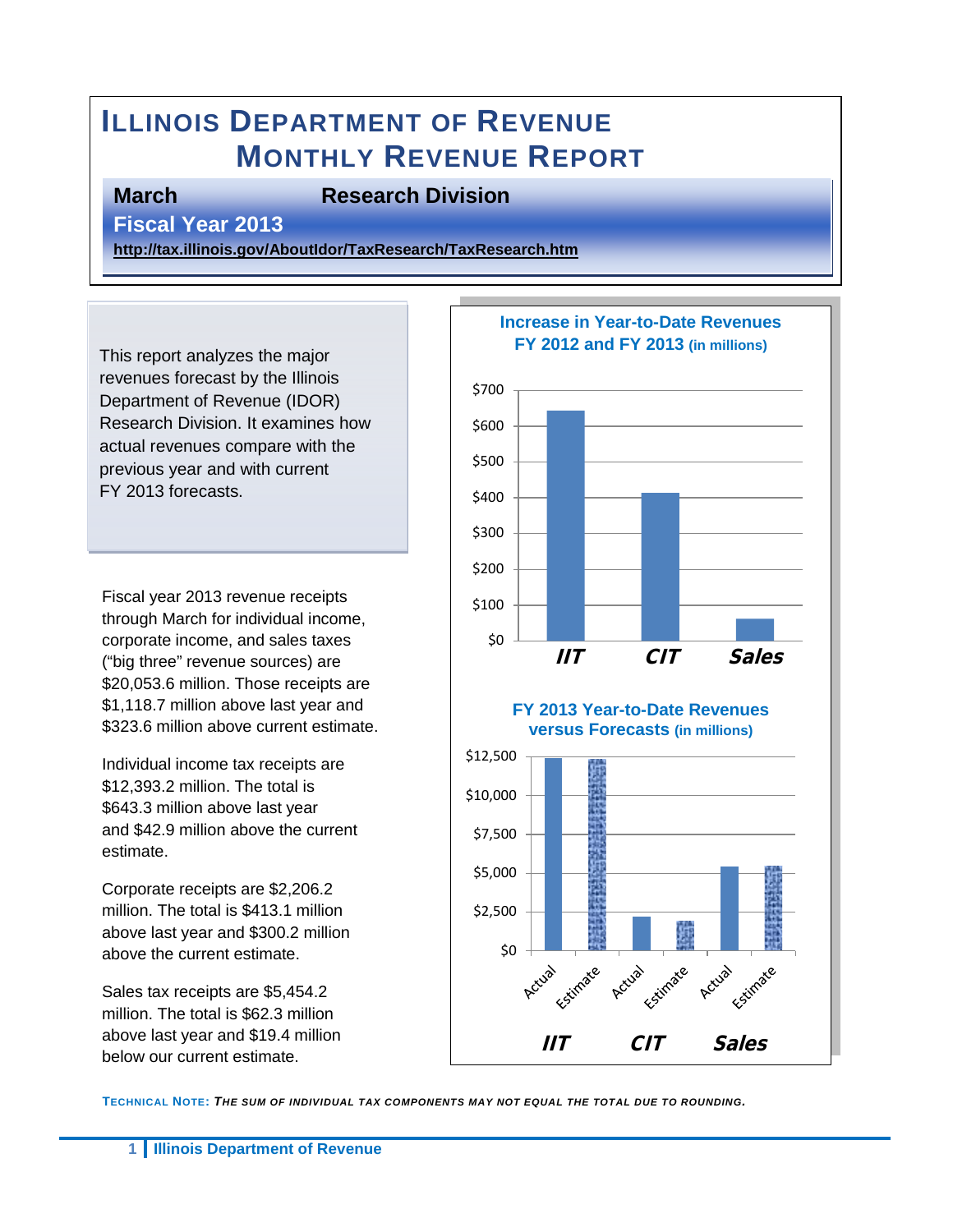## **INTRODUCTION**

On March 6, 2013, Governor Pat Quinn introduced the fiscal year 2014 Operating Budget. Although focused on 2014, the budget document contained several revised forecasts for fiscal year 2013. The table below shows the original forecasts and any revisions. Beginning with this monthly report, all of our fiscal year 2013 forecast comparisons will reflect the forecasts in Governor Quinn's fiscal year 2014 Operating Budget.

| <b>Tax Receipts</b><br>(\$ in millions) | <b>FY 2013</b><br><b>Original</b> | <b>FY 2013</b><br><b>Revised</b> | <b>Forecast Amount Includes the</b><br><b>Following Funds*</b> |
|-----------------------------------------|-----------------------------------|----------------------------------|----------------------------------------------------------------|
| Individual Income Tax (Gross)           | \$16,922                          | \$17,359                         | 0001, 0007, 0278                                               |
| Corporate Income Tax (Gross)            | \$2,921                           | \$3,088                          | 0001, 0007, 0278                                               |
| Sales/Use Tax (GRFs only)               | \$7,335                           | Not revised                      | 0001, 0005                                                     |
| Public Utilities (GRFs only)            | \$1,101                           | Not revised                      | 0001, 0412                                                     |
| Telecommunications                      | \$525                             | Not revised                      | 0001,0412                                                      |
| Electricity                             | \$409                             | Not revised                      | 0001                                                           |
| <b>Natural Gas</b>                      | \$167                             | Not revised                      | 0001                                                           |
| Estate Tax (All Funds)                  | \$242                             | Not revised                      | 0001, 0121                                                     |
| Estate Tax (GRF only)                   | \$227                             | Not revised                      | 0001                                                           |
| Cigarette (All Funds)                   | \$853                             | \$788                            | 0001, 0345, 0412, 0568, 0793                                   |
| <b>Tobacco Products (All Funds)</b>     | \$40                              | Not revised                      | 0345, 0793                                                     |
| <b>Regular Motor Fuel Tax</b>           | \$1,176                           | \$1,140                          | 0012                                                           |
| Motor Fuel - IFTA                       | \$77                              | \$68                             | 0012                                                           |
| Underground Storage Tank                | \$71                              | \$69                             | 0072                                                           |
| Liquor (GRF only)                       | \$163                             | \$166                            | 0001                                                           |
| Insurance Tax (GRF only)                | \$285                             | \$315                            | 0001                                                           |
| Franchise Tax & Fees (GRF only)         | \$203                             | Not revised                      | 0001                                                           |
| <b>Real Estate Transfer Tax</b>         | \$43                              | Not revised                      | 0286, 0298, 0299                                               |
| Private Vehicle Use (GRF only)          | \$29                              | \$27                             | 0001                                                           |
| Hotel Tax (GRFs only)                   | \$43                              | Not revised                      | 0001, 0412                                                     |
| Hotel Tax (All Funds)                   | \$216                             | Not revised                      | 0001, 0225, 0384, 0412, 0621,<br>0624, 0960, 0969              |

\* Please note that all of our forecasts are presented in terms of receipts, which are defined as cash received and ordered by the Comptroller into the State Treasury. This means that the forecasts and revenue totals used in our report are reported on the same basis as the accounting records of the Illinois Comptroller, unless otherwise noted.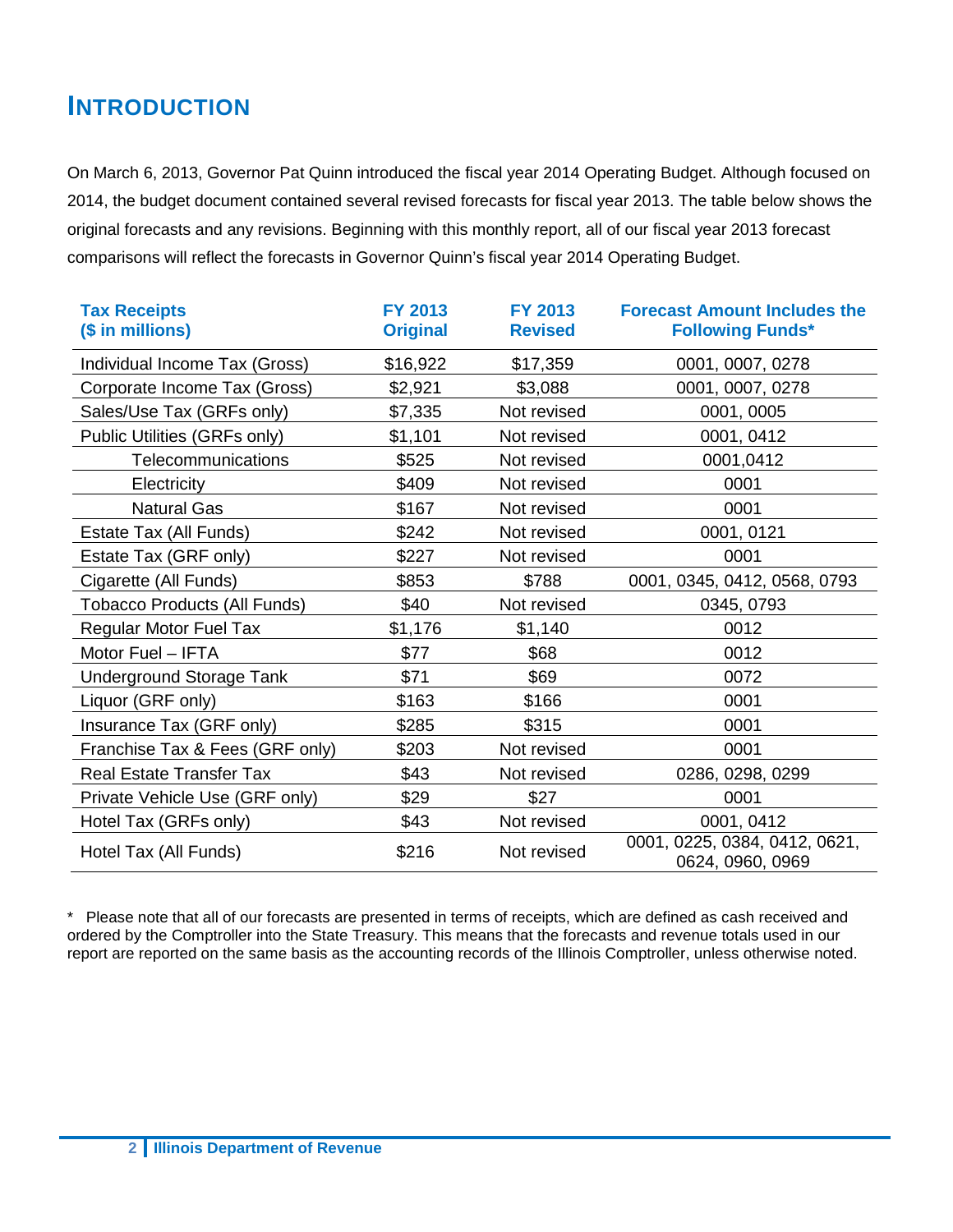#### **Individual Income Tax (IIT)**

The IIT forecast for fiscal year 2013 was revised from \$16,922 million to \$17,359 million.

Year-to-date receipts were 5.5 percent higher than receipts during the same period in 2012. However, we expect some of this growth to be offset by a decline over the last quarter of fiscal year 2013. Receipts during the last quarter of fiscal year 2012

|               | Year-to-Date (\$ millions) |               |              |
|---------------|----------------------------|---------------|--------------|
| <b>Actual</b> | <b>Forecast</b>            | \$ Difference | % Difference |
| \$12,393.2    | \$12,350.4                 | \$42.9        | 0.3%         |
| FY 2012       | FY 2013                    | \$ Difference | % Difference |
| \$11,749.9    | \$12,393.2                 | \$643.3       | 5.5%         |

were inflated by large final payments associated with the lag between the January 1, 2011, IIT tax rate increase and full employer implementation of the higher withholding rate. Delays in implementing the higher withholding rate shifted relatively more tax liability to final payments. This shift will not occur in 2013, so we expect a weaker final quarter relative to fiscal year 2012's final quarter.

**Withholding payments:** One month after adopting the revised forecast, withholding payments were right on target compared to the forecast and 2.5 percent above the same period in 2012. There was one less work day in March 2013, limiting receipts just a bit compared to March 2012.

**Non-withholding payments:** March's non-withholding payments came in 46.3 percent above the March forecast. This seemingly remarkable result actually has little practical significance in terms of our overall forecast because March represents a tiny fraction of total non-withholding payments. April represents the largest part of annual non-withholding payments.

Year-to-date non-withholding payments were above both our revised forecast and the same period in fiscal year 2012. As mentioned above, we expect lower final payments this year to offset some of this year-to-date growth.

| <b>Components Year-to-Date (\$ millions)</b> |            |                 |               |              |  |
|----------------------------------------------|------------|-----------------|---------------|--------------|--|
|                                              | Actual     | <b>Forecast</b> | \$ Difference | % Difference |  |
| Withholding                                  | \$10,703.4 | \$10,705.0      | $-$ \$1.6     | $0.0\%$      |  |
| Estimated and final                          | \$1,689.8  | \$1,645.4       | \$44.5        | 2.7%         |  |
| <b>Total</b>                                 | \$10,393.2 | \$12,350.4      | \$42.9        | 0.3%         |  |

*Payment totals are consistent with the accounting records of the Illinois Comptroller. Withholding payments and estimated and final payments are derived from IDOR collections data and in-transit funds data. Totals may not equal individual components due to rounding.*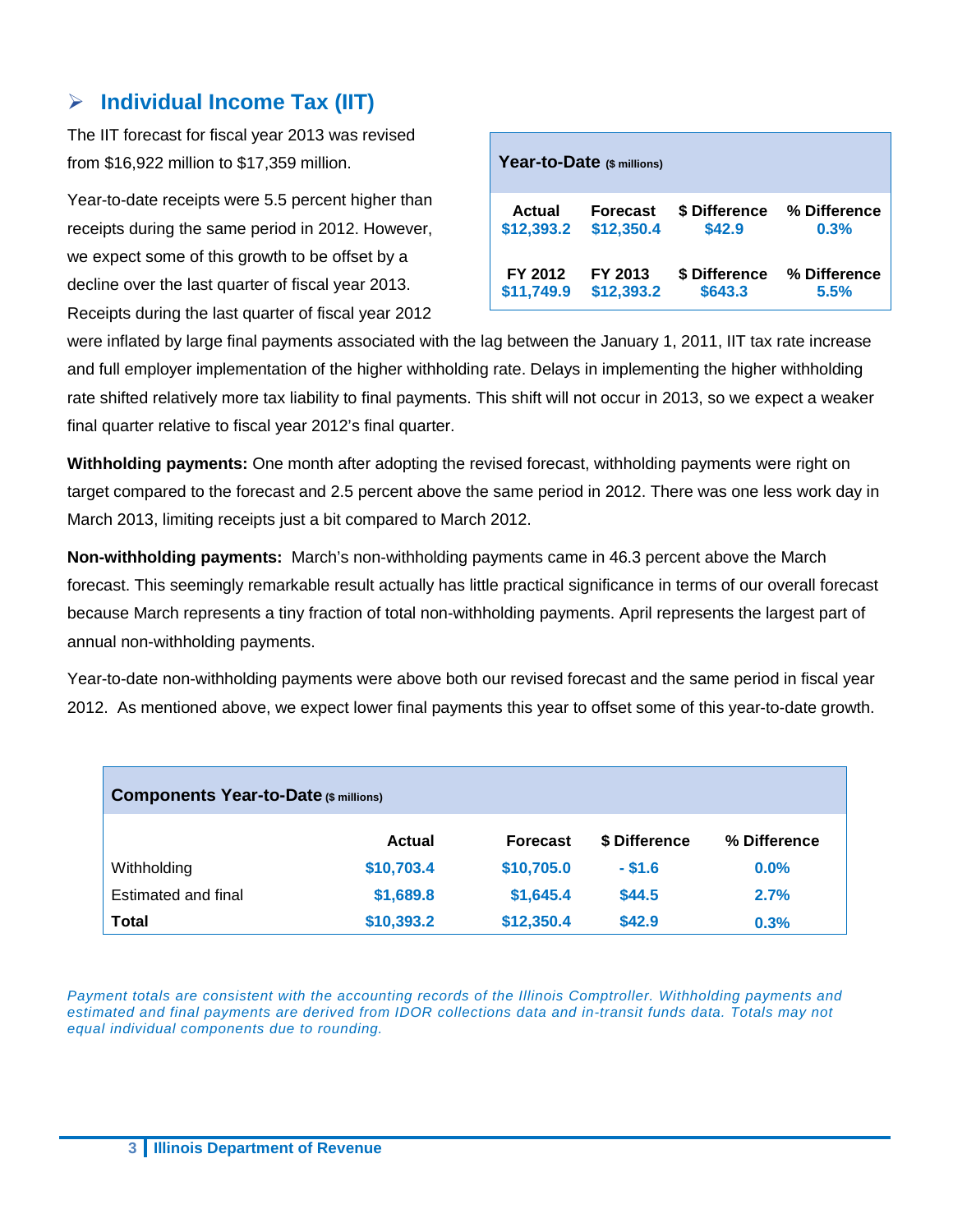#### **Corporate Income Tax (CIT)**

The CIT forecast for fiscal year 2013 was revised up by \$167 million, from \$2,921 million to \$3,088 million. The revision was based on the strong yearto-date performance above forecast and revised data on corporate profits and corporate tax returns.

We believe that this revision is conservative, and

|               | Year-to-Date Comparison (\$ millions) |               |              |  |  |
|---------------|---------------------------------------|---------------|--------------|--|--|
| <b>Actual</b> | <b>Estimate</b>                       | \$ Difference | % Difference |  |  |
| \$2,206.2     | \$1,906.0                             | \$300.2       | 15.8%        |  |  |
| FY 2012       | FY 2013                               | \$ Difference | % Difference |  |  |
| \$1,793.1     | \$2,206.2                             | \$413.1       | 23.0%        |  |  |

we remain concerned that recent changes in tax law— the tax rate increase, federal 100 percent expensing, and the suspension/cap of net operating losses—may have changed firms' timing in making payments. We have preliminary evidence from internal deposits data in March that this may be the case.

| Deposits Data by Form*                                                                                                                     |         | <b>March 2012 March 2013</b> | \$ Difference | % Difference |
|--------------------------------------------------------------------------------------------------------------------------------------------|---------|------------------------------|---------------|--------------|
| <b>IL-1120 Return Payments</b>                                                                                                             | \$28.2  | \$30.8                       | \$2.6         | 9.2%         |
| <b>IL-1120C Bill Payments</b>                                                                                                              | \$31.0  | \$20.9                       | $-$10.0$      | $-32.4%$     |
| <b>IL-1120 Estimated Payments</b>                                                                                                          | \$138.0 | \$184.5                      | \$46.5        | 33.7%        |
| <b>505B Extension Payments</b>                                                                                                             | \$290.8 | \$316.5                      | \$25.8        | 8.9%         |
| <b>Other Forms**</b>                                                                                                                       | \$45.7  | \$67.1                       | \$21.4        | 46.9%        |
| Total                                                                                                                                      | \$533.6 | \$619.9                      | \$86.2        | 16.2%        |
| * All dollars in millions. Totals may not sum due to rounding.<br>** Includes payments from forms IL-1000, IL-1023C, IL-1041, and IL-990-T |         |                              |               |              |

As shown above, March 2013 Form IL-1120 estimated payments increased by \$46.5 million above March 2012. Final IL-1120 Return and IL-505-B extension payments increased \$28.4 million in total. March is the month that tax returns and final payments are due for most corporate taxpayers. The data above suggests a potential slowing of growth in CIT receipts in the coming months from the strong level shown fiscal-year-to-date, as firms calculate their final tax liabilities and make their final payments. We will continue to watch receipts for the remainder of the fiscal year closely, especially with an eye toward potential lower estimated payments during April and June, the first estimated payment due dates of tax year 2013 for most corporate taxpayers.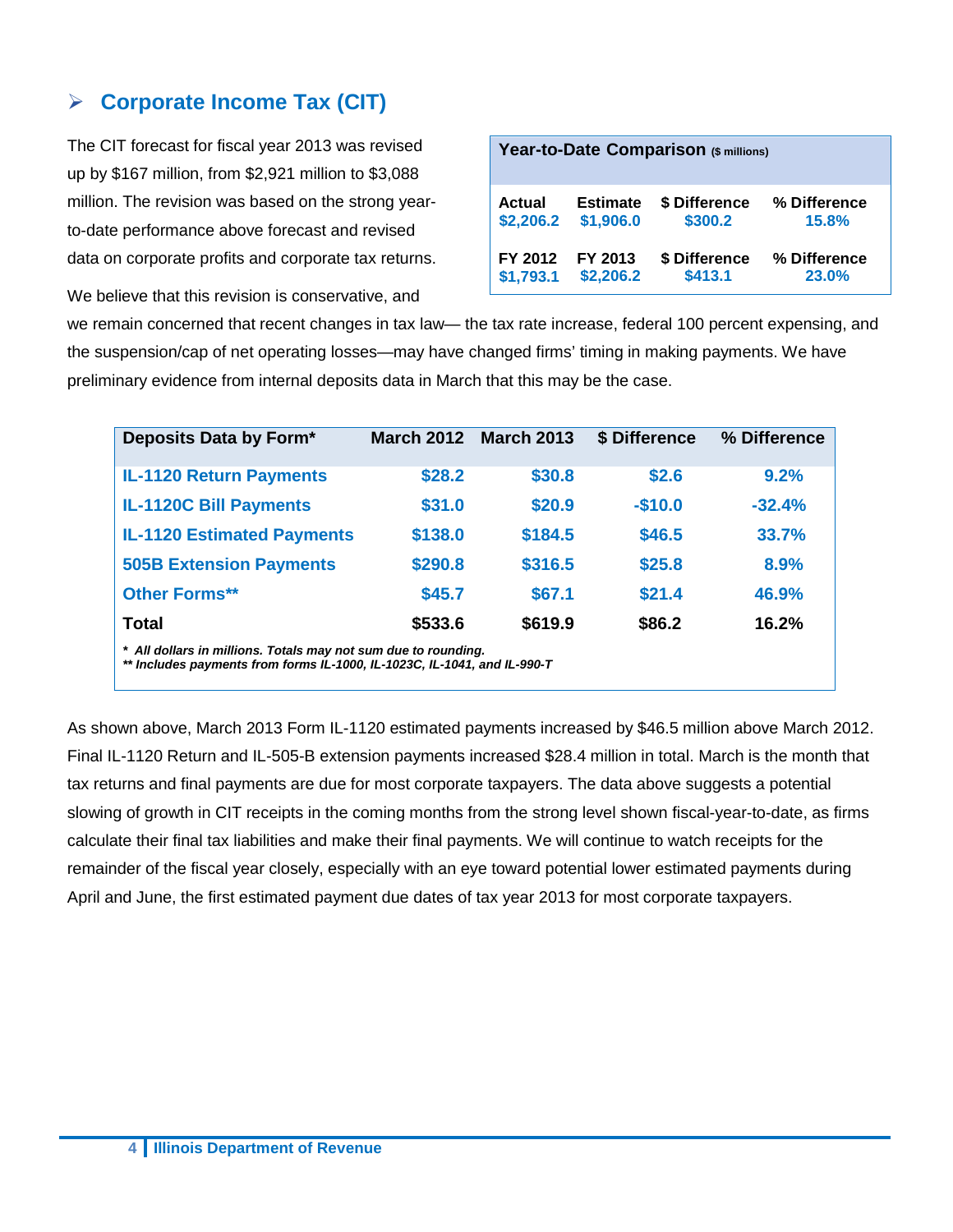#### **Sales & Use Tax**

The fiscal year 2013 forecast was not revised. It remains \$7,335 million.

State sales and use tax receipts for the first nine months of fiscal year 2013 were 1.2 percent above the same period in fiscal year 2012 and just 0.4 percent below our year-to-date forecast. March 2013 sales and use tax receipts decreased 1.0 percent compared to March receipts last year.

|           |                 | Year-to-Date Comparison (\$ millions) |              |
|-----------|-----------------|---------------------------------------|--------------|
| Actual    | <b>Forecast</b> | \$ Difference                         | % Difference |
| \$5,454.2 | \$5,473.6       | $-$19.4$                              | $-0.4%$      |
| FY 2012   | FY 2013         | \$ Difference                         | % Difference |
| \$5,391.9 | \$5,454.2       | \$62.3                                | 1.2%         |

Year-to-date growth has been concentrated almost entirely in sales and use tax receipts from motor vehicle sales. Pent-up demand for new light vehicles has been a major contributor to this growth. The average age of the existing fleet hit an all-time high of 10.8 years in 2011 as consumers delayed major purchases during and after the recession. The need to replace aging vehicles, combined with record-low financing rates, has boosted sales in fiscal year 2013.

Unfortunately, the story for the core of our sales and use tax receipts—all taxable sales excluding vehicles and fuels—is not one of strong growth. The "All else" component has performed poorly all fiscal year, and the expiration of the payroll tax cut will keep performance poor by shrinking paychecks and reducing consumer confidence. Online retail sales now account for more than 5.0 percent of all retail spending, and just less than half of all the tax due on online retail sales goes uncollected. As consumers continue to shift their taxable consumption from brick-and-mortar stores to online retailers, it blunts the revenue impact of any increased consumer spending.

|                                                                              | Year-to-Date Comparison (\$ millions) |           |               |              |  |  |
|------------------------------------------------------------------------------|---------------------------------------|-----------|---------------|--------------|--|--|
|                                                                              | FY 2012                               | FY 2013   | \$ Difference | % Difference |  |  |
| Vehicles                                                                     | \$709.3                               | \$759.6   | \$50.4        | 7.1%         |  |  |
| Motor fuel*                                                                  | \$571.9                               | \$574.7   | \$2.8         | 0.5%         |  |  |
| All else                                                                     | \$4,110.8                             | \$4,119.9 | \$9.1         | 0.2%         |  |  |
| Total                                                                        | \$5,391.9                             | \$5,454.2 | \$62.3        | 1.2%         |  |  |
| *Estimated. IDOR does not have actual data on sales/use tax from motor fuel. |                                       |           |               |              |  |  |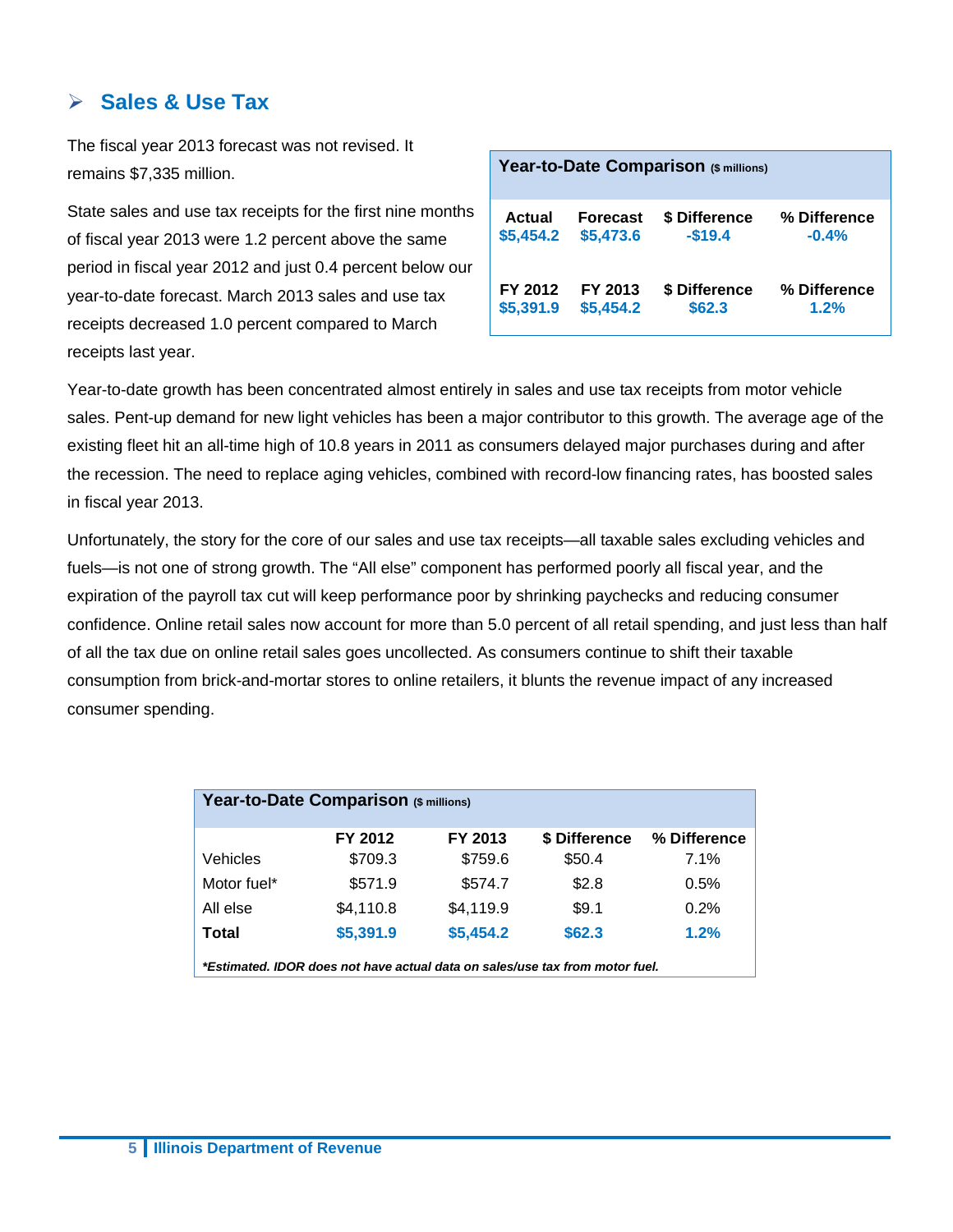### **Public Utilities Taxes**

#### **Telecommunications** –

General Fund receipts were \$371.5 million year to date, or 4.9 percent (approximately \$19.2 million) below forecast. Approximately \$3.6 million of this shortage can be explained by a higher-than-anticipated allocation percentage for the Simplified Municipal Telecom Tax, which is collected on the

| Year-to-Date (\$ millions) |         |                 |               |              |
|----------------------------|---------|-----------------|---------------|--------------|
|                            | Actual  | <b>Forecast</b> | \$ Difference | % Difference |
| Telecommunications         | \$371.5 | \$390.7         | $-$19.2$      | $-4.9$       |
| Electricity                | \$306.7 | \$318.0         | $-$11.2$      | $-3.5$       |
| Natural gas                | \$87.1  | \$117.1         | $-$30.0$      | $-25.6$      |
|                            | FY 2012 | FY 2013         | \$ Difference | % Difference |
| Telecommunications         | \$370.9 | \$371.5         | \$0.5         | 0.1          |
| Electricity                | \$309.0 | \$306.7         | $-$ \$2.3     | $-0.7$       |
| Natural gas                | \$108.7 | \$87.1          | $-$21.6$      | $-19.9$      |

same tax return as the Telecom Excise Tax and allocated before the state's share of receipts are deposited.

**Electricity –** Receipts through March were \$306.7 million, 3.5 percent below forecast.

**Natural Gas –** Receipts through March were \$87.1 million year to date, or 25.6 percent (\$30.0 million) below forecast. Year-to-date, large taxpayers have used approximately \$10.0 million in credit for overpayments to meet their current tax liabilities. These credits are due to overpayments made during fiscal year 2012. The overpayments were due to last year's unusually warm weather.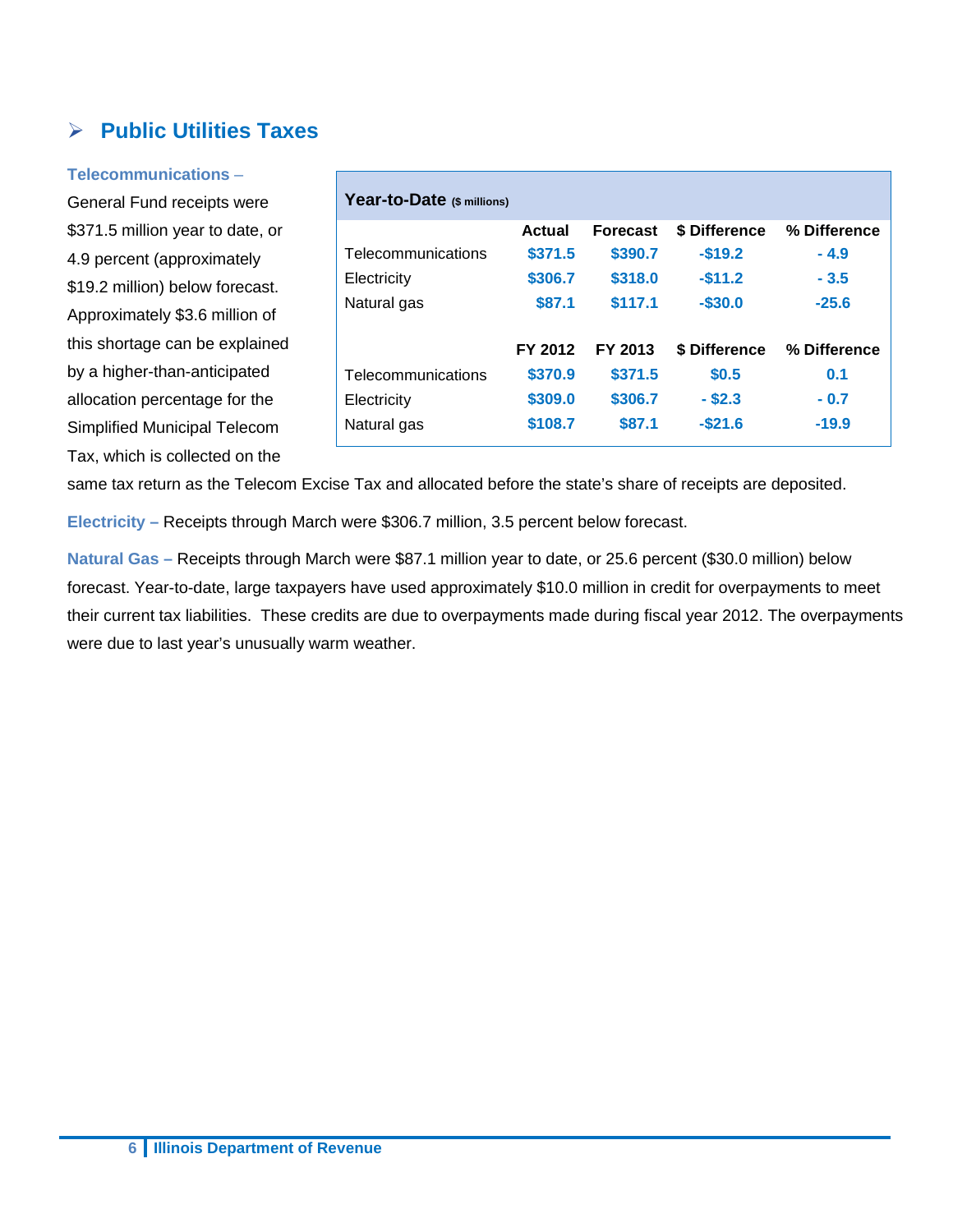## **Cigarette Taxes**

The fiscal year 2013 All Funds forecast was revised from \$853 million to \$788 million.

The downward revision was to account for tax stamp hoarding by distributors prior to last year's tax increase. Prior to the increase's

| Year-to-Date (\$ millions)                 |                               | *Includes general revenue funds |                                       |                                  |  |
|--------------------------------------------|-------------------------------|---------------------------------|---------------------------------------|----------------------------------|--|
| All Funds *                                | Actual<br>\$567.4             | <b>Forecast</b><br>\$577.9      | \$ Difference<br>$-$10.5$             | % Difference<br>$-1.8%$          |  |
| <b>General Revenue Fund</b>                | \$262.8                       | \$266.3                         | $-$ \$3.5                             | $-1.3%$                          |  |
| All Funds *<br><b>General Revenue Fund</b> | FY 2012<br>\$383.8<br>\$265.8 | FY 2013<br>\$567.4<br>\$262.8   | \$ Difference<br>\$183.6<br>$-$ \$3.0 | % Difference<br>47.8%<br>$-1.1%$ |  |

effective date of June 24, 2012, the IDOR restricted distributor stamp purchases to the previous year's levels in an attempt to prevent hoarding of tax stamps at the lower rate. However, on June 14, 2012, several large distributors obtained a preliminary injunction in Sangamon County Circuit Court that prohibited the IDOR from limiting stamp purchases. During the remaining period before the tax increase took effect, distributors purchased \$50 million in tax stamps beyond what they would normally buy in a typical June.

This tax stamp hoarding pushed final fiscal year 2012 receipts from the cigarette tax to \$577 million—well above the forecasted \$524 million—and reduced taxable activity in fiscal year 2013. Consequently, the original fiscal year 2013 estimate of \$853 million has been revised down to \$788 million. Year-to-date receipts are running 1.8 percent below the revised year-to-date forecast.

#### **Tobacco Products Tax**

March receipts pushed year-to-date receipts 4.0 percent above the year-to-date forecast.

|                   | Year-to-Date (\$ millions) |                         |                       |
|-------------------|----------------------------|-------------------------|-----------------------|
| Actual            | <b>Forecast</b>            | \$ Difference           | % Difference          |
| \$33.8            | \$32.5                     | \$1.3                   | 4.0%                  |
| FY 2012<br>\$21.6 | FY 2013<br>\$33.8          | \$ Difference<br>\$12.2 | % Difference<br>56.5% |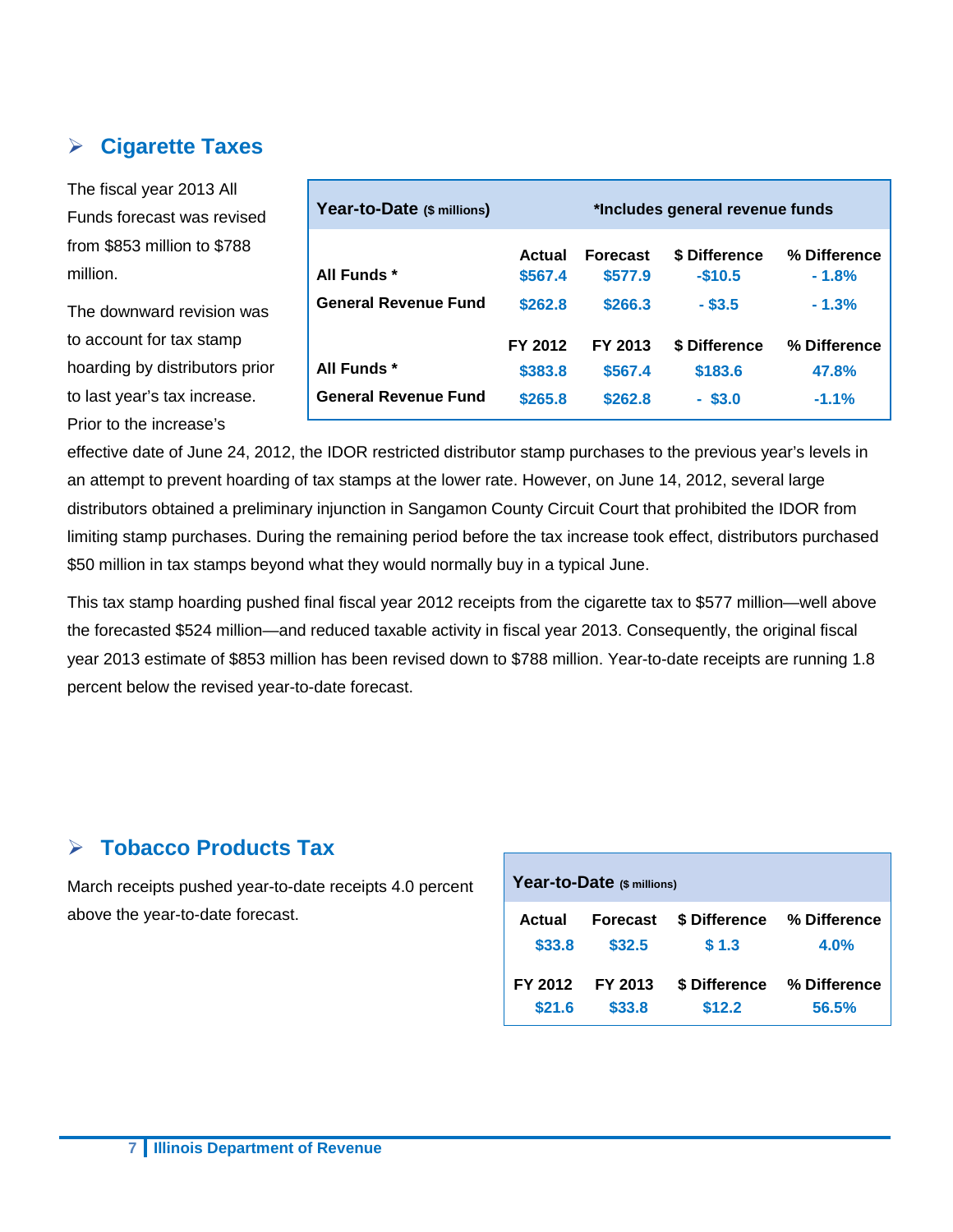#### **Estate Tax**

The fiscal year 2013 forecasts were not revised. They remain \$227 million for GRF and \$242 million for All Funds.

Year-to-date estate tax receipts were much higher than forecasted because a change in how the estate tax is collected accelerated the

| Year-to-Date (\$ millions) |         |                 |               |              |
|----------------------------|---------|-----------------|---------------|--------------|
|                            | Actual  | <b>Forecast</b> | \$ Difference | % Difference |
| All Funds                  | \$227.1 | \$181.5         | \$45.6        | 25.1%        |
| General Revenue Fund       | \$216.0 | \$170.6         | \$45.4        | 26.6%        |
|                            | FY 2012 | FY 2013         | \$ Difference | % Difference |
| All Funds                  | \$172.5 | \$227.1         | \$54.6        | 31.7%        |
| General Revenue Fund       | \$162.2 | \$216.0         | \$53.8        | 33.2%        |

receipt of \$41.8 million at the beginning of the fiscal year.

P.A. 97-0732 moved the estate tax collection responsibility from counties to the Illinois State Treasurer, starting on July 1, 2012. Historically, counties accumulated estate tax payments for approximately one month before forwarding them to the state. Ending the counties' involvement in the collection process resulted in a final surge of receipts as counties cleared their accounts. The same law also requires that 94 percent of collections be deposited into the General Revenue Fund and 6 percent of collections be deposited into the Estate Tax Refund Fund. Until June 30, 2012, all collections were deposited into the General Revenue Fund. The table above reflects the new distribution.

As a result of these changes, year-to-date receipts through March exceeded the forecast by \$45.6 million, or 25.1 percent. Excluding this one-time surge in receipts, estate tax receipts to date are slightly above the year-todate forecast by \$3.8 million.

March estate tax receipts of \$16.3 million dipped below the forecast amount of \$19.0 million because more estate-tax payments were tied to deaths that occurred in 2012 with the higher exemption amount. The estate tax exemption increased from \$2 million in 2011 to \$3.5 million in 2012. We expect monthly receipts will be below forecast for the rest of the fiscal year as the proportion of 2012 payments increases. The one-time acceleration of receipts mentioned above will offset this monthly decline.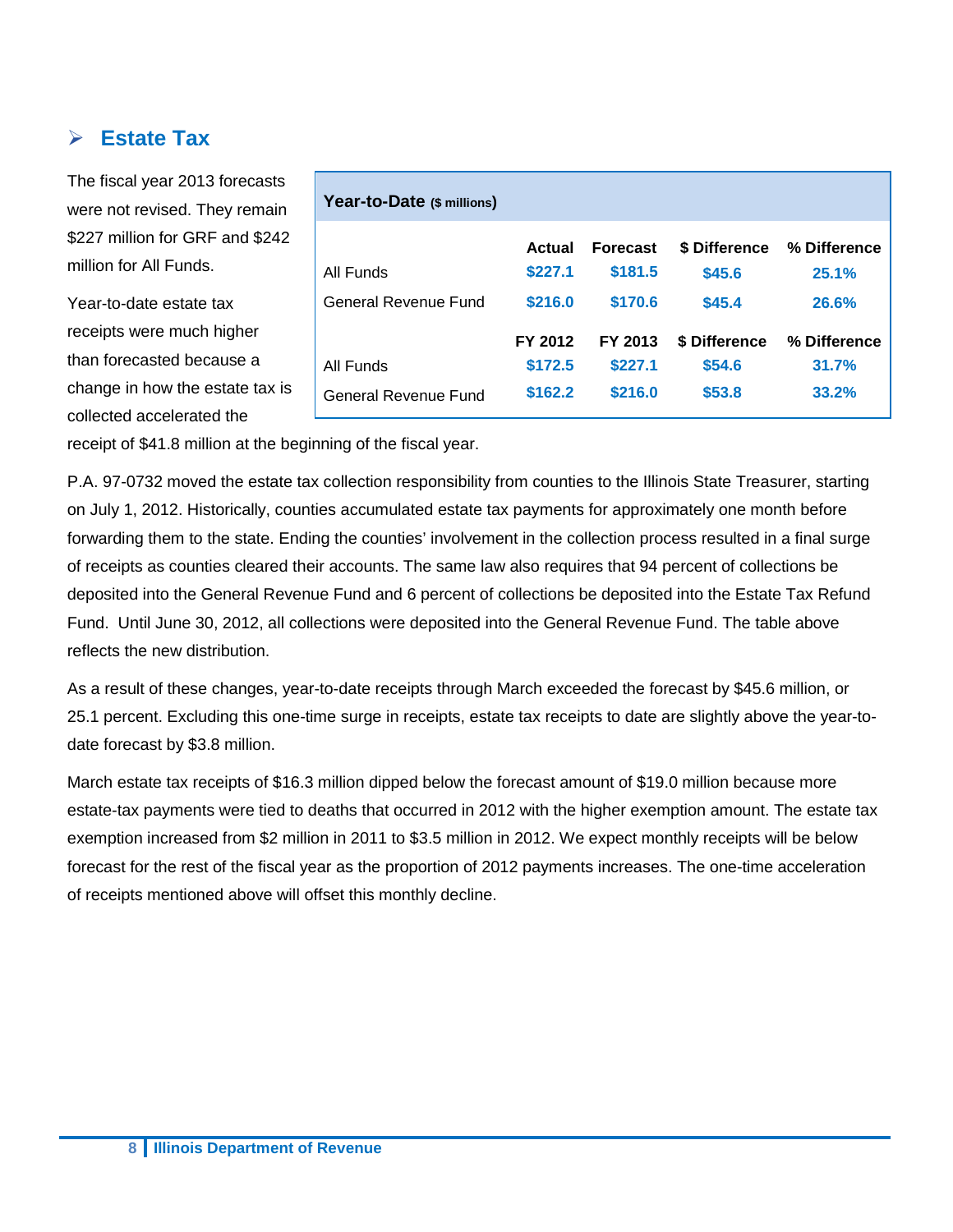#### **Liquor Tax**

The fiscal year 2013 forecasts for liquor tax have been revised up. The general revenue fund forecast went from \$163 million to \$166 million, and the all funds forecast went from \$277 million to \$282 million.

Receipts for the first nine months of fiscal year 2013

| Year-to-Date (\$ millions) | *Includes general revenue funds |                            |                        |                      |
|----------------------------|---------------------------------|----------------------------|------------------------|----------------------|
| All Funds*                 | Actual<br>\$211.9               | <b>Forecast</b><br>\$211.2 | \$ Difference<br>\$0.7 | % Difference<br>0.4% |
| General Revenue Fund       | \$124.8                         | \$124.3                    | \$0.4                  | 0.4%                 |
| All Funds*                 | FY 2012<br>\$210.1              | FY 2013<br>\$211.9         | \$ Difference<br>\$1.8 | % Difference<br>0.9% |
| General Revenue Fund       | \$123.7                         | \$124.8                    | \$1.1                  | 0.9%                 |

increased 0.9 percent compared to the same period last year and were 0.4 percent above our revised year-todate forecast.

#### **Hotel Operator's Occupation Tax (HOOT)**

Year-to-date receipts for the hotel tax are coming in very close to forecast.

| Year-to-Date (\$ millions)         | *Includes general revenue funds |                                      |                                     |                                    |  |  |  |  |  |
|------------------------------------|---------------------------------|--------------------------------------|-------------------------------------|------------------------------------|--|--|--|--|--|
| All Funds*<br>General Revenue Fund | Actual<br>\$170.0<br>\$25.8     | <b>Forecast</b><br>\$170.1<br>\$26.0 | \$ Difference<br>$-$0.1$<br>$-$0.2$ | % Difference<br>$-0.1%$<br>$-0.8%$ |  |  |  |  |  |
| All Funds*<br>General Revenue Fund | FY 2012<br>\$163.7<br>\$23.3    | FY 2013<br>\$170.0<br>\$25.8         | \$ Difference<br>\$6.3<br>\$2.5     | % Difference<br>3.8%<br>10.7%      |  |  |  |  |  |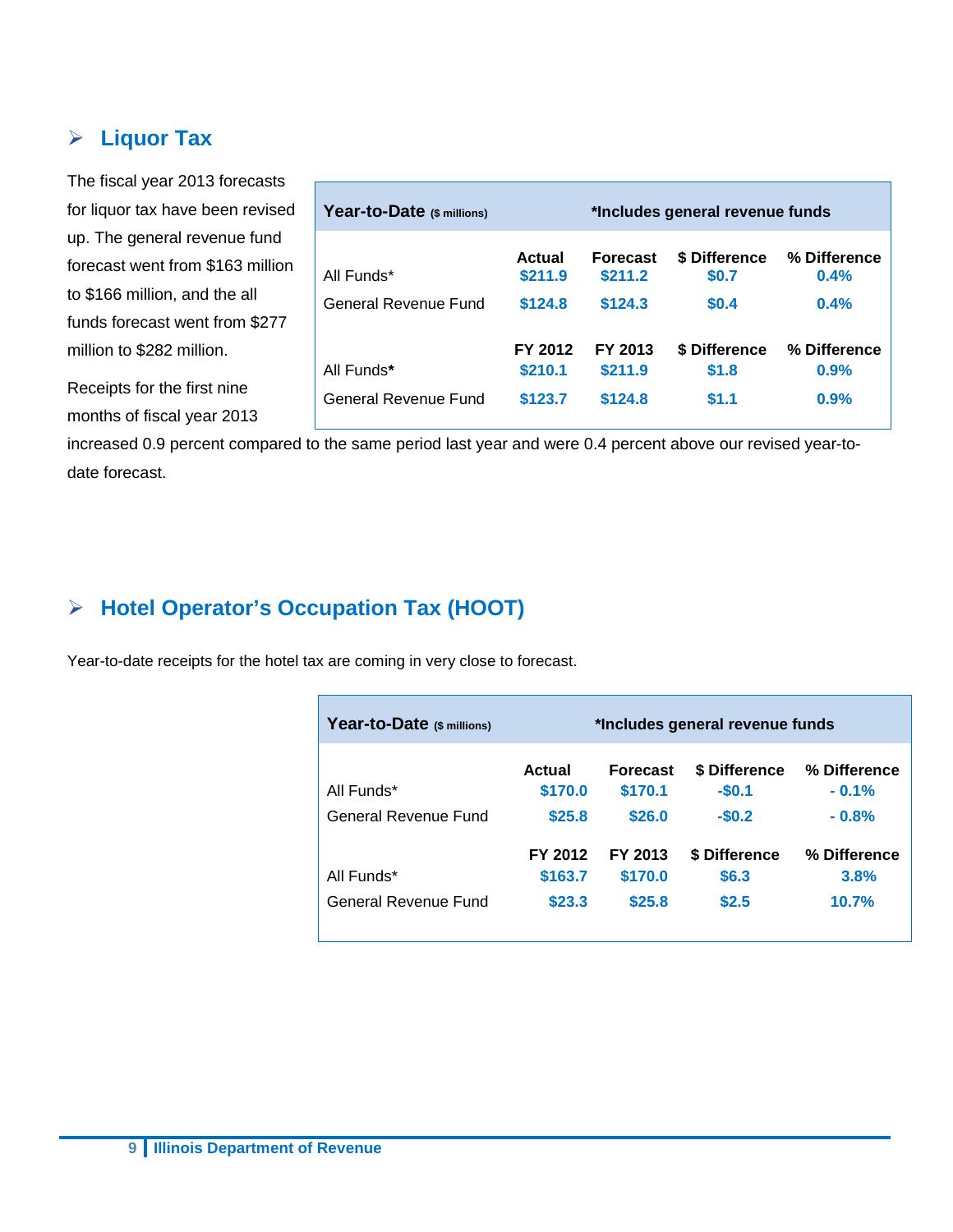#### **Motor Fuel Taxes**

| Year-to-Date (\$ millions) |                 | <b>IFTA</b>   |              |  |               | Year-to-Date (\$ millions) | <b>Regular MFT</b> |              |  |  |
|----------------------------|-----------------|---------------|--------------|--|---------------|----------------------------|--------------------|--------------|--|--|
| <b>Actual</b>              | <b>Forecast</b> | \$ Difference | % Difference |  | <b>Actual</b> | <b>Forecast</b>            | \$ Difference      | % Difference |  |  |
| \$49.5                     | \$51.3          | $-$1.9$       | $-3.6%$      |  | \$839.7       | \$854.3                    | $-$14.5$           | $-1.7%$      |  |  |
| FY 2012                    | FY 2013         | \$ Difference | % Difference |  | FY 2012       | FY 2013                    | \$ Difference      | % Difference |  |  |
| \$57.9                     | \$49.5          | $-$ \$8.4     | $-14.5%$     |  | \$860.4       | \$839.7                    | $-$20.6$           | $-2.4%$      |  |  |

| Year-to-Date (\$ millions) |                 | UST           |              |  |  |  |  |
|----------------------------|-----------------|---------------|--------------|--|--|--|--|
| Actual                     | <b>Forecast</b> | \$ Difference | % Difference |  |  |  |  |
| \$49.1                     | \$51.8          | $-$2.7$       | $-5.3%$      |  |  |  |  |
| FY 2012                    | FY 2013         | \$ Difference | % Difference |  |  |  |  |
| \$52.2                     | \$49.1          | $-$3.1$       | $-5.9%$      |  |  |  |  |

The fiscal year 2013 forecasts for motor fuel taxes were revised down. Regular MFT went from \$1,176 million to \$1,140 million. IFTA went from \$77 million to \$68 million. UST went from \$71 million to \$69 million. The combined forecast went from \$1,324 million to \$1,277 million.

Combined motor fuel tax receipts (regular MFT, IFTA, and UST) for the first nine months of fiscal year 2013 were 3.3 percent (-\$32.2 million) below the same period last year and 2.0 percent (-\$19.1 million) below our revised year-to-date forecast.

#### **Real Estate Transfer Tax (RETT)**

Year-to-date receipts showing a 40 percent increase for fiscal year 2013 over fiscal year 2012 are misleading. For the months of January 2012 through April 2012, \$4.5 million in receipts were incorrectly posted to the Rental Housing Support Fund, artificially reducing the RETT receipts total for that period. A receipts adjustment

| Year-to-Date (\$ millions) |                 |               |              |  |  |  |  |  |  |  |
|----------------------------|-----------------|---------------|--------------|--|--|--|--|--|--|--|
| <b>Actual</b>              | <b>Forecast</b> | \$ Difference | % Difference |  |  |  |  |  |  |  |
| \$37.7                     | \$31.6          | \$6.1         | 19.3%        |  |  |  |  |  |  |  |
| FY 2012                    | FY 2013         | \$ Difference | % Difference |  |  |  |  |  |  |  |
| \$26.8                     | \$37.7          | \$10.9        | 40.7%        |  |  |  |  |  |  |  |

was made in May 2012. That said, receipts for March were more in line with the monthly forecast, and year-todate receipts are still running more than 19 percent above forecast.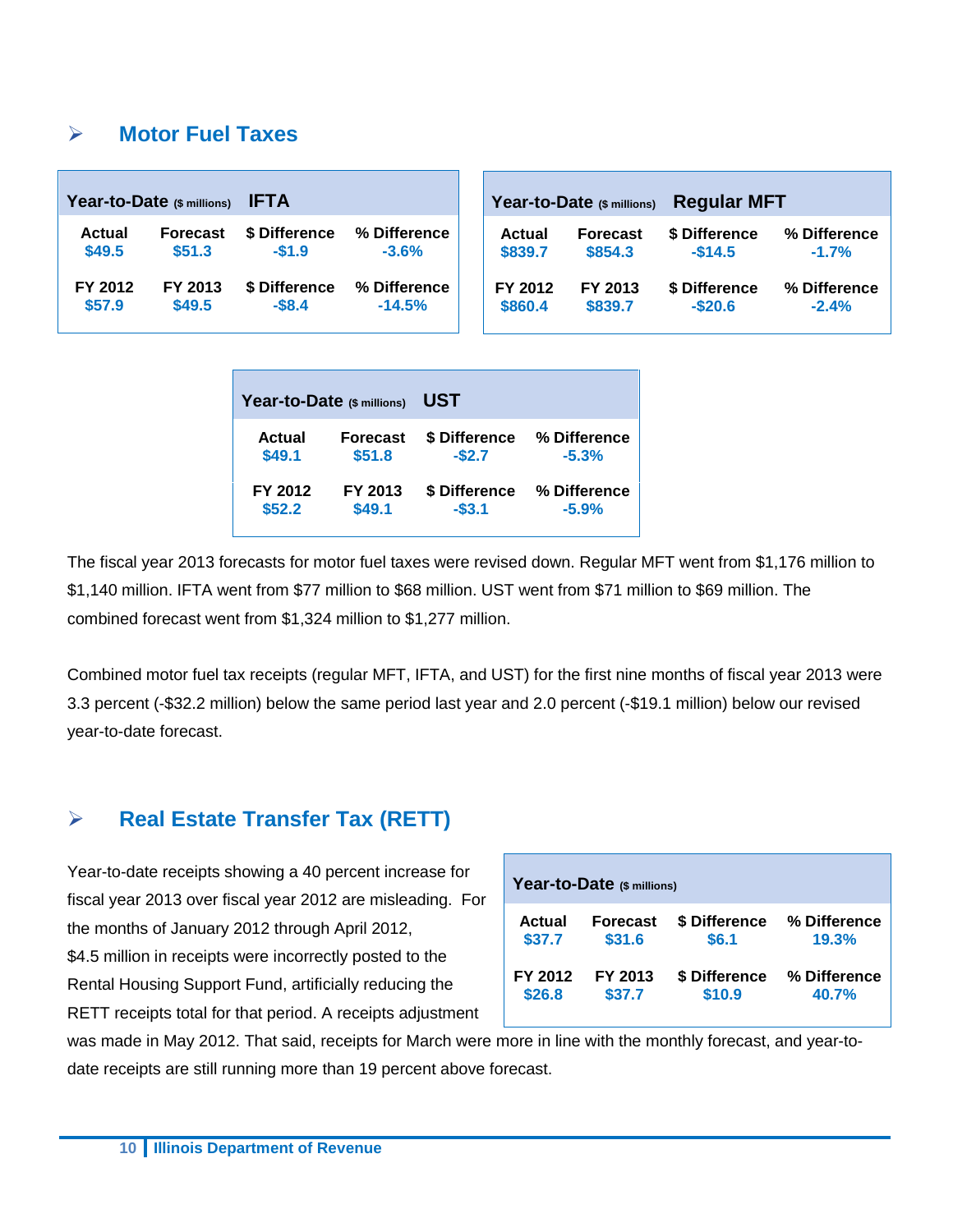#### **Illinois Department of Revenue, Research Division**

**Research Analysts:** Andy Chupick Joanna Koh

Patrick Heath<br>John Horbas

Hector Vielma

**<http://tax.illinois.gov/AboutIdor/TaxResearch/TaxResearch.htm>**